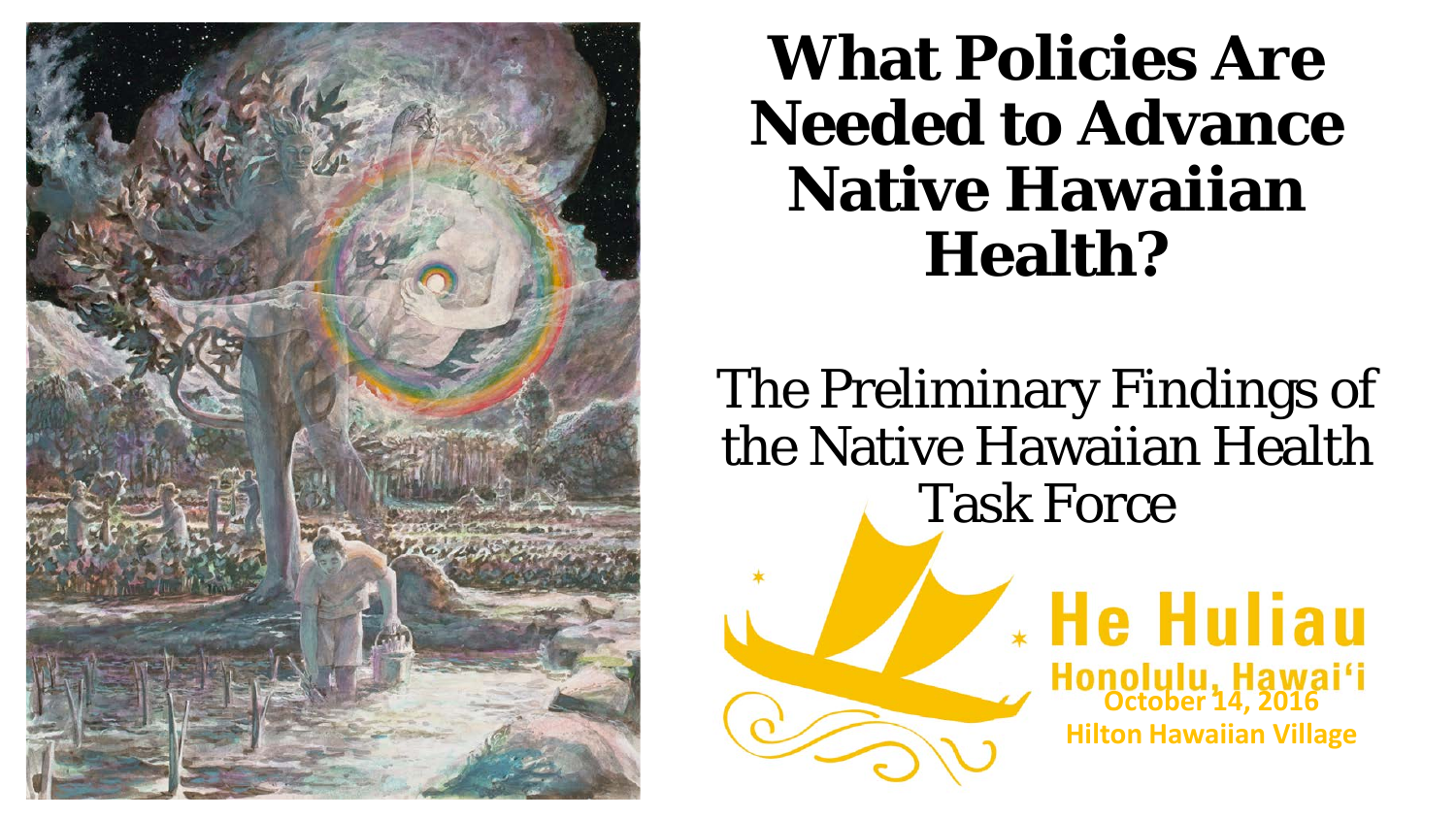### Task Force Members

- **Joseph Keawe'aimoku Kaholokula**, PhD, Department of Native Hawaiian Health, John A. Burns School of Medicine, University of Hawai'i at Mānoa (Co-Chair)
- **Kamana'opono M. Crabbe**, PhD, Office of Hawaiian Affairs (Co-Chair)
- **Lola Irvin** and **Lorrin Kim**, Hawaii State Department of Health (Co-Chair on behalf of the Director of Health)
- **Claire Hughes**, Dr.PH, Association of Hawaiian Civic Clubs
- **Dane Keohelani Silva**, Traditional healer and community leader
- **Diane Paloma**, PhD, Native Hawaiian Health Program, Queen's Health Systems
- **Emmett Aluli**, MD, Moloka'i Community Physician
- **Joelene Lono**, Ke Ola Mamo Native Hawaiian Health Care System, O'ahu
- **Joey Gonsalves**, Hui No Ke Ola Pono Native Hawaiian Health Care System, Maui
- **Kamahana Farrar**, Nā Pu'uwai Native Hawaiian Health Care System, Moloka'i
- **Kamaki Kanahele** and **Nālani Benioni**, Sovereign Councils of the Hawaiian Homelands Assembly
- **Keola Chan** and **Miala Leong**, 'Aha Kāne Native Hawaiian Men's Health
- **Malia Taum-Deenik** and **Keopu Reelitz** (Director's Designees), Department of Human Services
- **Kūhiō Asam**, MD, Lunalilo Home
- **Maenette Benham**, EdD, Hawai'inuiākea School of Hawaiian Knowledge, University of Hawai'i at Mānoa
- **Mahina Paishon-Duarte**, Keiki o Ka 'Āina New Century Charter School
- **Mary Oneha**, APRN, PhD, Waimānalo Health Center
- **Mervina Cash-Kaeo**, Alu Like, Inc
- **Michelle Hiraishi**, Hui Mālama Ola Nā 'Ōiwi Native Hawaiian Health Care System, Hawai'i Island
- **Nālei Akina**, Queen Lili'uokalani Children's Center
- **Neil Hannahs**, Ho'okele Strategies and MA'O Farms
- **Puni Kekauoha**, Kula No Na Poe
- **Sean Chun**, Ho'ōla Lāhui Native Hawaiian Health Care System, Kaua'i
- **Sharlene Chun-Lum**, Papa Ola Lōkahi
- **Shawn Kana'iaupuni**, PhD, Kamehameha Schools
- **Sheri Ann Daniels**, Papa Ola Lōkahi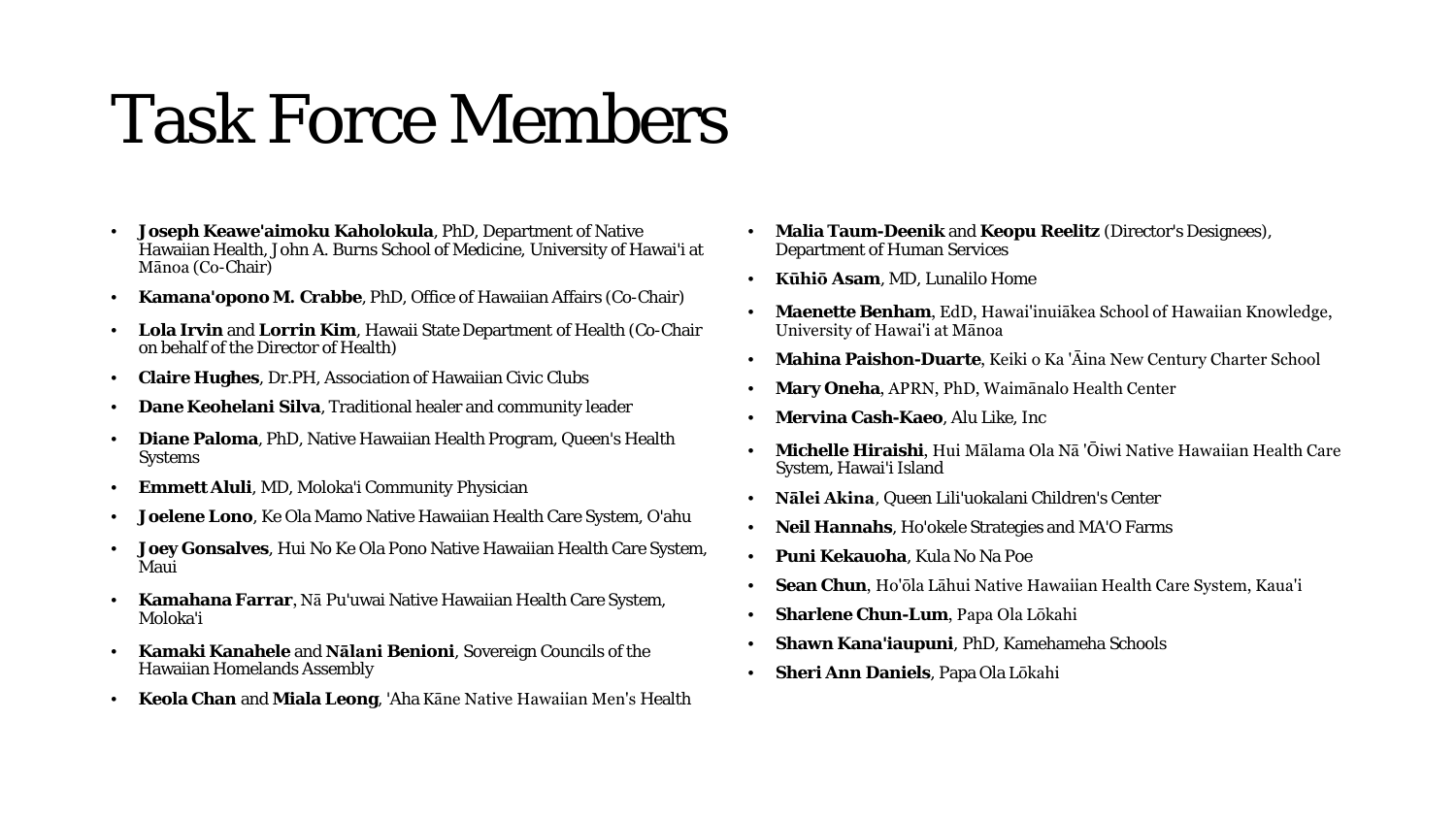# Senate Resolution (SR) No. 60 S.D. 1

**Create a task force to formulate policies and procedures** to eliminate the disproportionate impact of the **social determinants of health and chronic disease** on all individuals, with particular focus of Native Hawaiians and other Pacific Peoples.

The task force will focus on the following work:

- 1. Create **data sharing policies between state agencies** to improve access to these data for timely and disaggregated analyses to help inform policies and programs aimed at improving Native Hawaiian health;
- 2. Propose cost-effective **improvements to the environments** where Native Hawaiians live, learn, work, and play;
- 3. Propose state **legislation to address social and cultural determinants of health** in Hawai'i
- 4. Raise awareness and propose **programs to advance health equity**;
- 5. Propose programs and legislative action that will **address barriers to access to health care**;
- 6. Guide the use of **existing collaborations, systems, and partnerships to leverage resources** and maximize outcomes;
- 7. Propose activities that will **support community organizations promoting their own health** on their own terms; and
- 8. Propose initiatives that will **increase preventive services available** in Native Hawaiian communities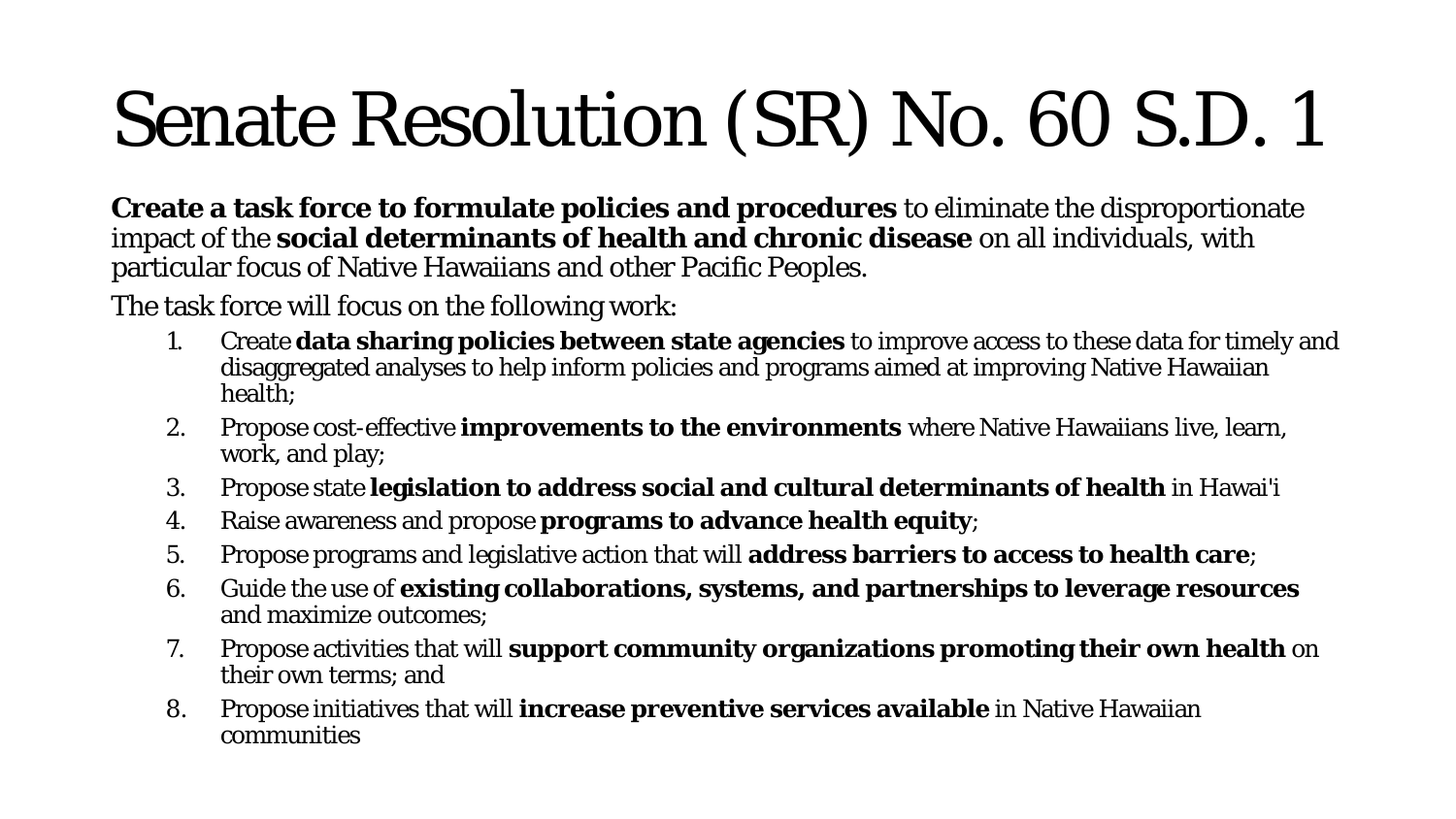

#### Mohala i ka wai, ka maka o ka pua

Flowers thrive where this is water, as thriving people are found where living conditions are good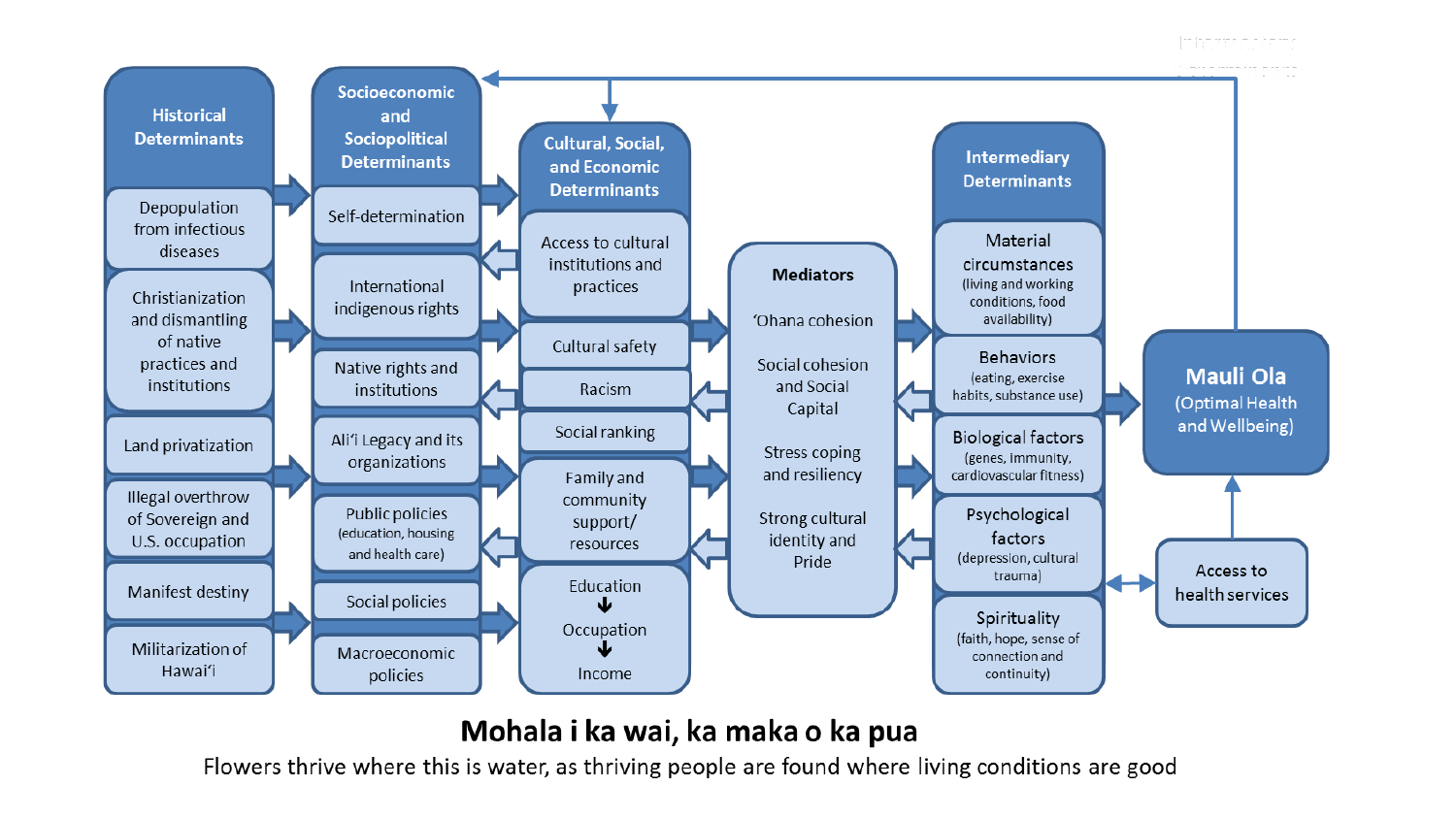# Nā Pou Kihi



**Revitalization**

Ke Ao 'Ōiwi**Cultural**  • Native Hawaiian

Representation • Cultural Space

**Family, Neighborhood and** 

#### **Community**

- Community Building
- Environmental Safety
- Kīpuka

Ka Mālama Nohona

Ka

Mālama Nohona

- Family
- Engagement • Incarceration



Pon

Hana

Ka

 $\bullet$ **Health Care and Prevention** 

> • Culturally safe care • Access to care



Ka Wai Ola

Ka Wai

 $Ola$ 

**Education and Economic Stability**

- Quality Education
- Food security/ sovereignty
- Housing stability
- Economic sustainability

#### Ke Kahua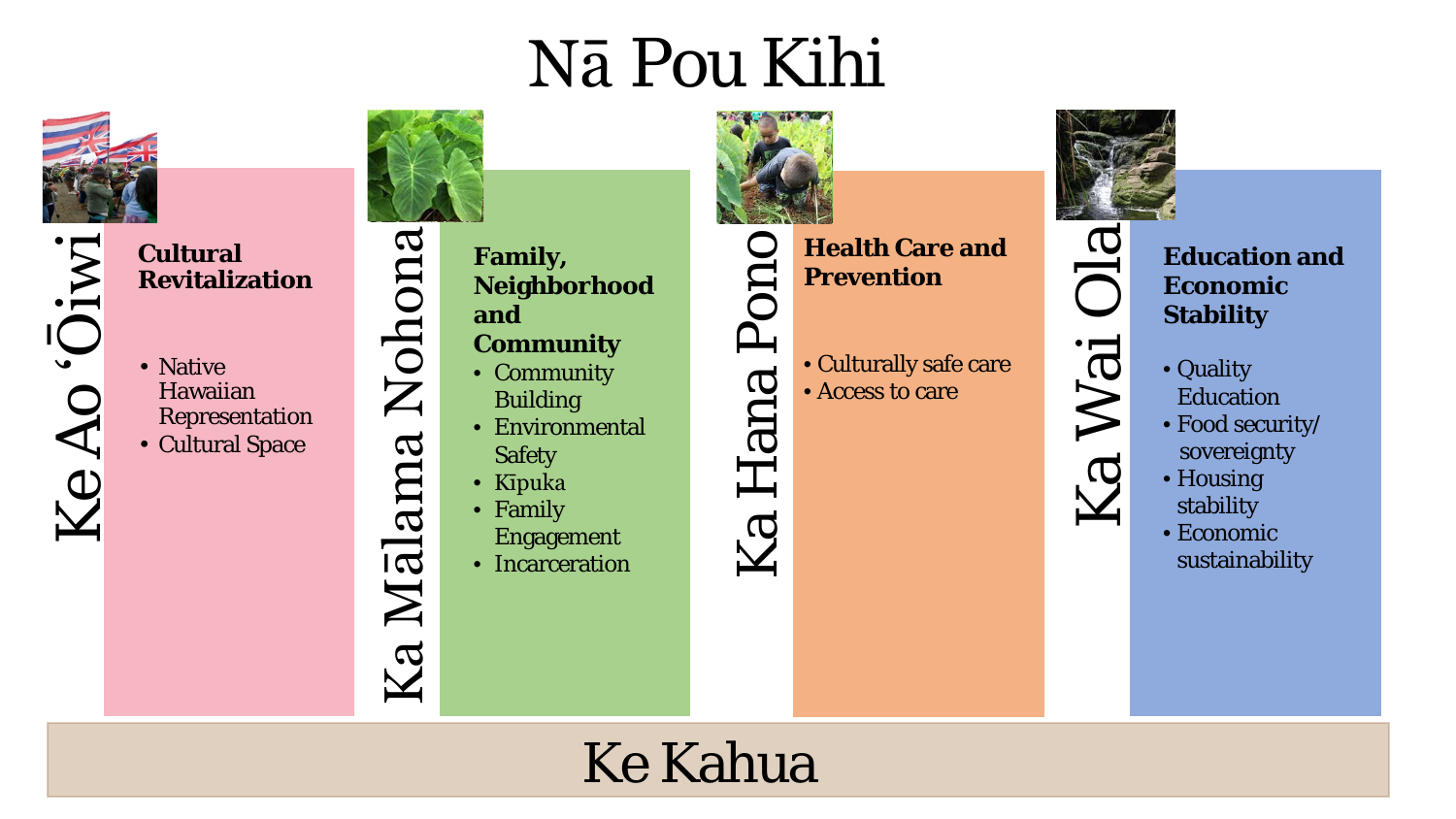

## KE AO 'ŌIWI NĀP OU KIHI — 'EKAHI

**Ke Ao 'Ōiwi** focuses on our *Native Hawaiian cultural spaces*, which include our natural resources, our cultural values, practices, and customs, and Rights as Indigenous Peoples that define us as the host and indigenous population here in Hawai'i. It also refers to our ability to exercise our indigenous prerogatives and aspirations and express our cultural identity, without discrimination or prejudice within the larger society of Hawai'i. Ke Ao 'Ōiwi is what makes Hawai'i special and provides the values that binds all the people of Hawai'i to each other.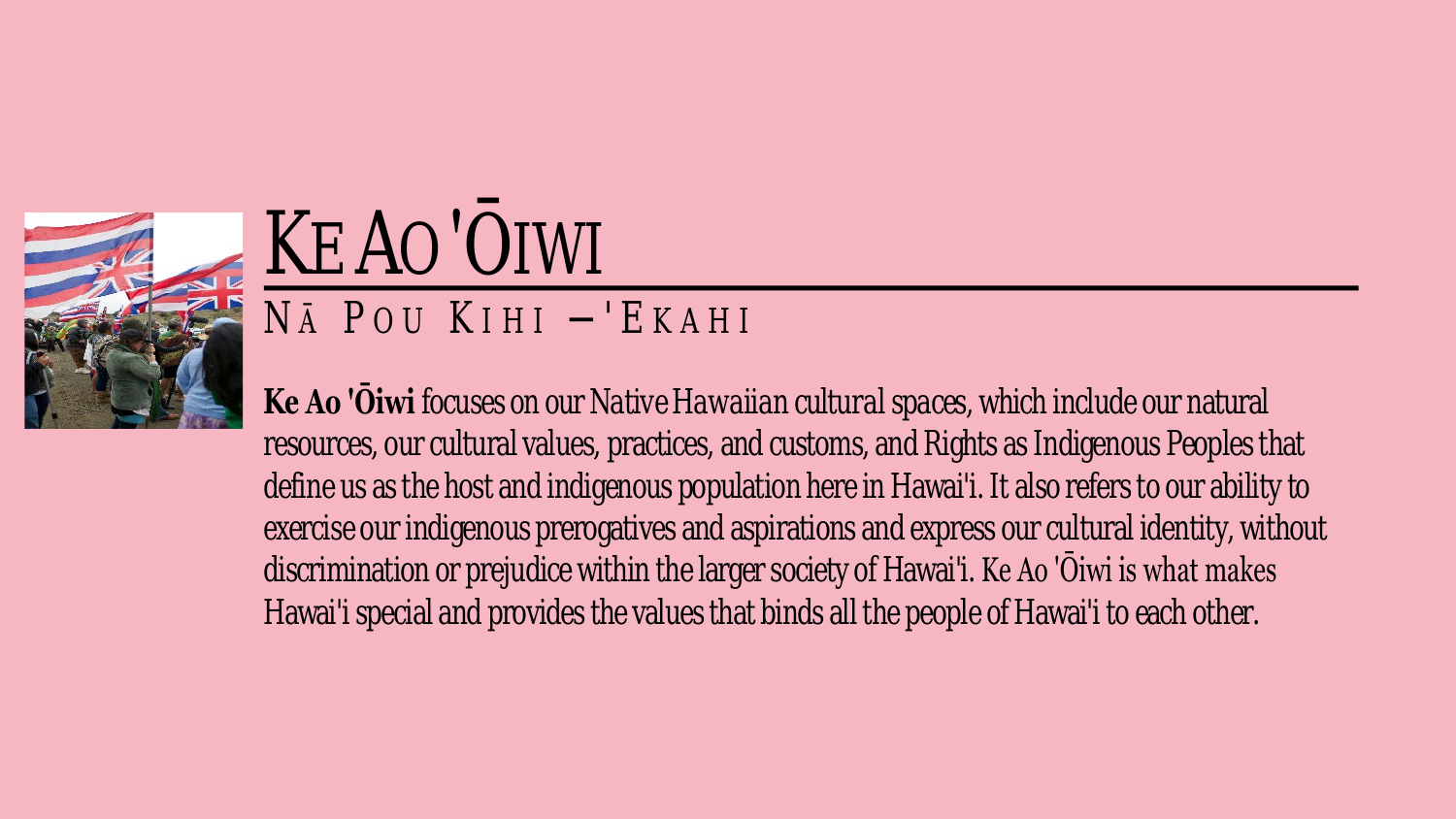

# KE AO 'OIWI

#### NĀ POU KIHI -'EKAHI

- Standardize new DHHL design to be community centered and multigenerational family friendly
- Right of first refusal for state agricultural lands
- Establish a running list of NH professionals from which the Governor can appoint into positions of leadership
- Develop leadership curriculum/program for those interested in running for office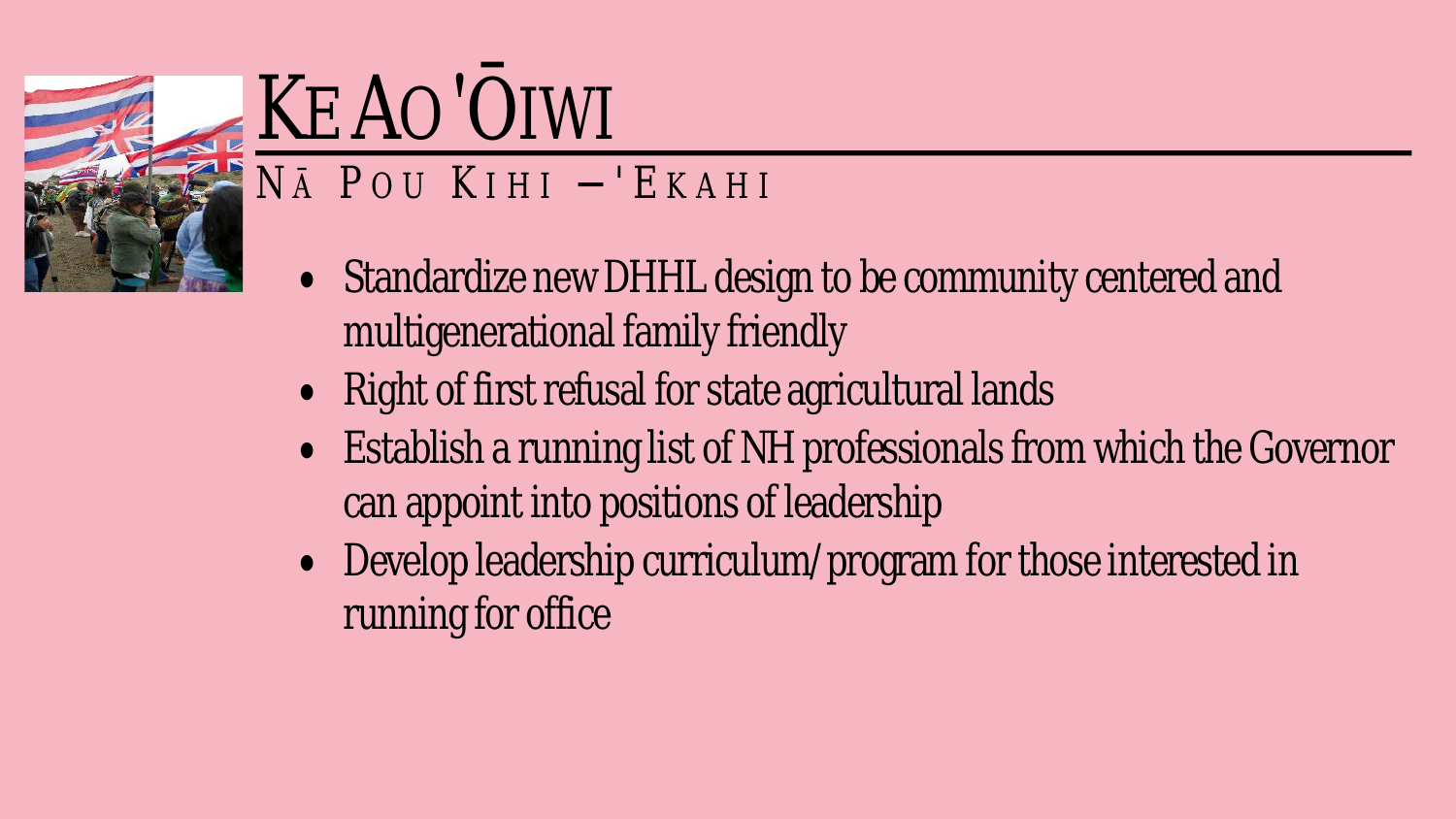

### KA MĀLAMA NOHONA  $N\bar{A}$  POU KIHI  $-$ 'ELUA

**Ka Mālama Nohona** focuses on the environments where Native Hawaiians live, work, learn, *age, and play.* Native Hawaiian values and practices are rooted in the relationships between and amongst people (kānaka), our physical places ('Aina), and our spirituality (ho'omana). They are exemplified through our traditional values and practices that strive for aloha (compassion and kindness), *lokahi* (harmony), and *malama 'aina* (caring for our land and natural resources). Native Hawaiians believe that our health and wellbeing are intimately and reciprocally linked to the health and wellbeing of our 'ohana (family, friends, and community) and our 'āina. Ka Mālama Nohona (caring for the people around us and the places we share) is essential to promoting the health and wellbeing of all people in Hawai'i.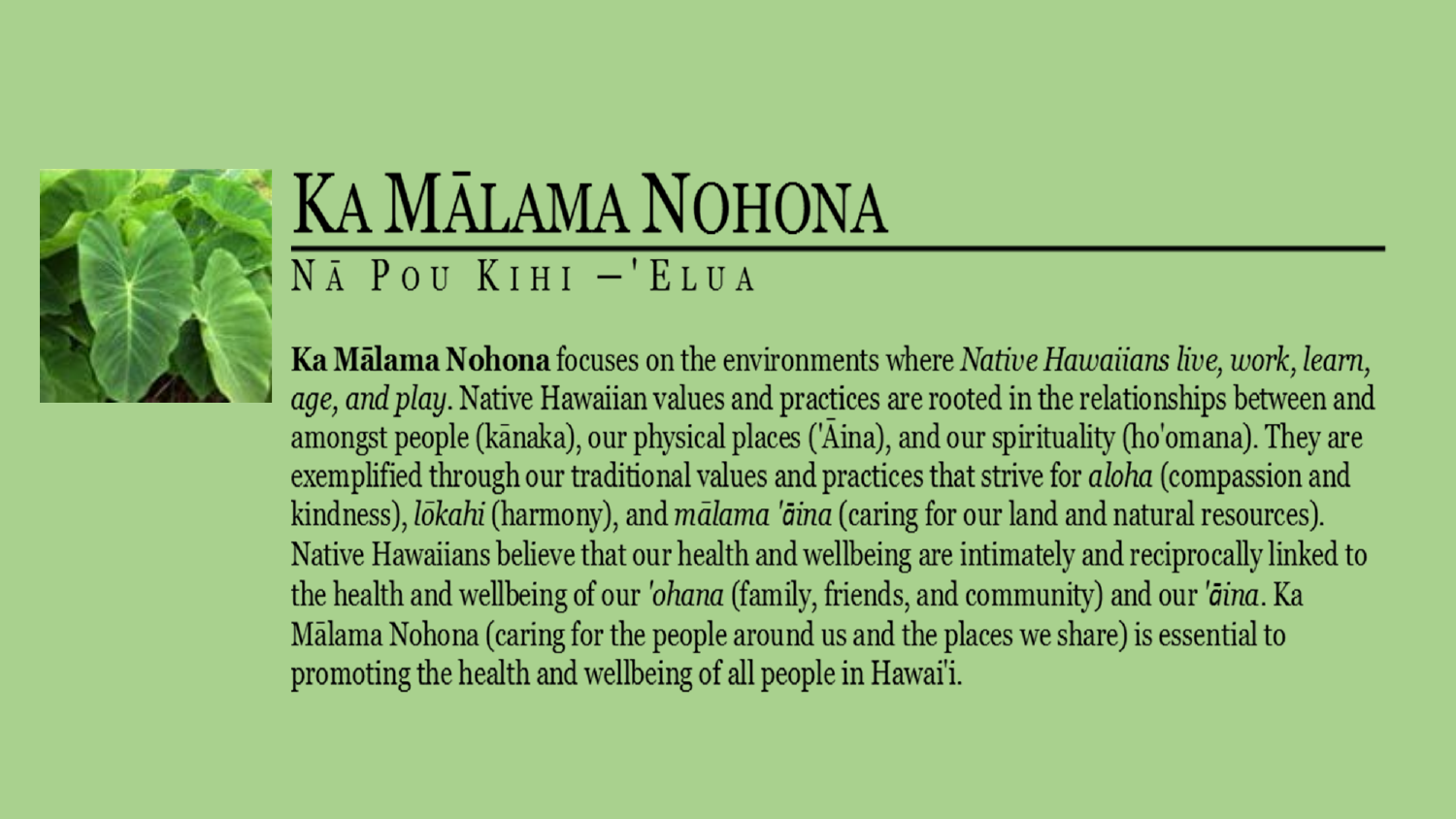

### KA MĀLAMA NOHONA  $N\bar{A}$  POU KIHI -'ELUA

### • Advocate/plan for median strip/sidewalks in NH communities (with community input)

- Adopt a community for collective impact
- Cultural impact fee (for businesses taking from community without benefit to community)
- Inclusion of school-based health centers in high-need communities
- Better transition from prison to community and family settings
	- $\circ$  E.g., ensuring they have a Hawai'i state ID, enrollment in health care and behavioral health services prior to release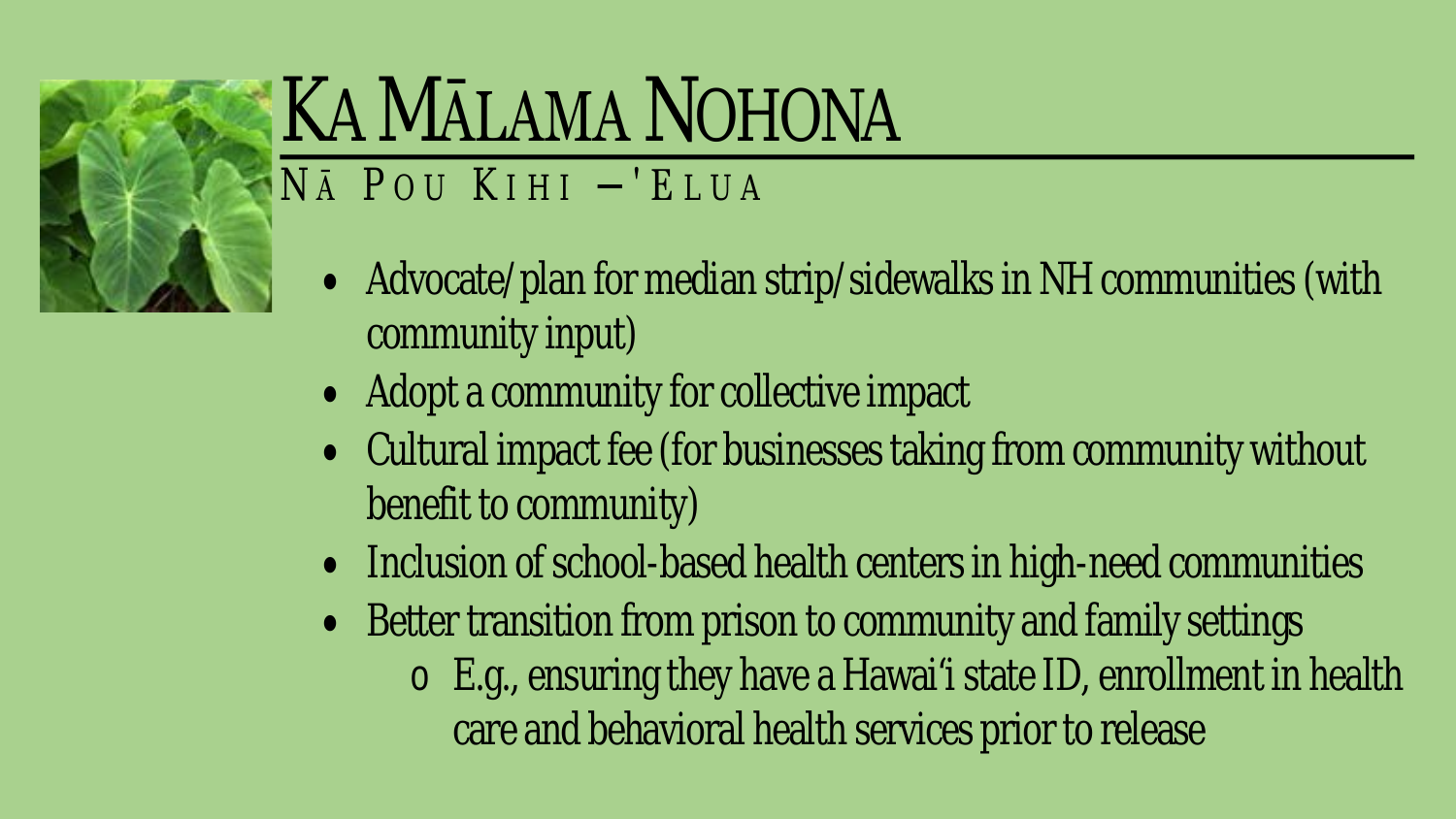

### KA HANA PONO N <sup>Ā</sup>P OU K IHI ─'E KOLU

**Ka Hana Pono** focuses on our lifestyle choices and aspirations as Native Hawaiians in striving for optimal health and wellbeing in ways that are consistent with our shared cultural values and practices. It includes the types of physical activities and foods we enjoy, the health care services we access and receive, and the health promotion opportunities available to us, which must be inclusive of our cultural values and practices. Ka Hana Pono is directly linked to the foci on Ke Ao 'Ōiwi and Ka Mālama Nohona. Native Hawaiians can only exercises the healthy lifestyle choices that are afforded them by the larger society and the communities in which they live, work, play, and learn.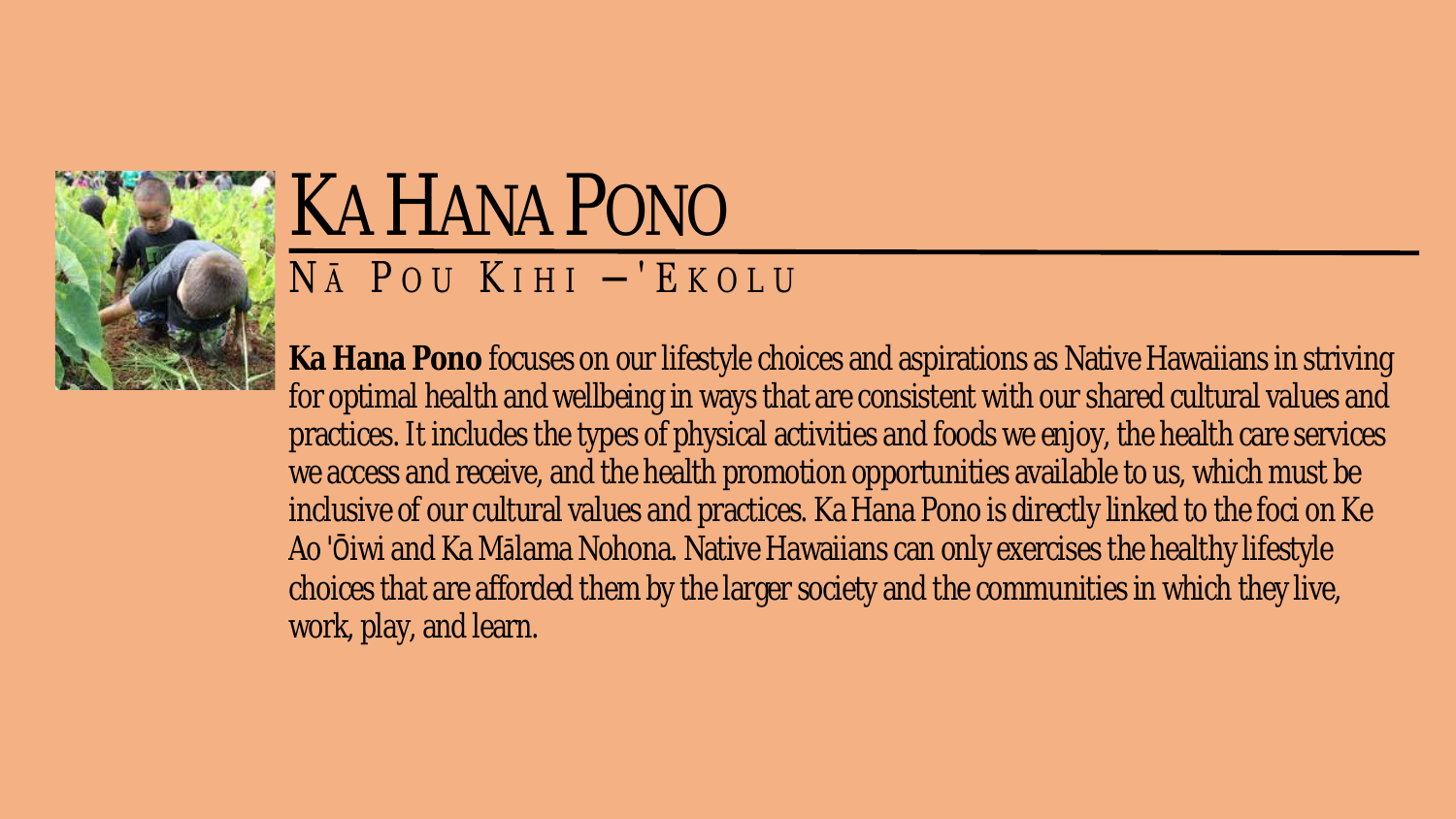

# **KA HANA PONO**

#### $N\bar{A}$  POU KIHI -'EKOLU

- Creation of health care workforce that mirrors population (i.e., 25%  $\bullet$  . are Native Hawaiian)
- Mandate cultural safety trainings for all providers and allied health professionals
- Long-term care options with home based options
- Expand definitions within family leave to include multigenerations and hanai
- Reinstate dental benefits to Medicaid program
- Mandate each state agency to have NH Health Policy (similar to language access policy), enforced by Office of Health Equity.
- Develop legislation to support "community dollars" in insurance plans – allow people to choose where to use exercise dollars (paddling team or hula instead of 24-hour fitness)
- Develop minimum requirements for data collection within Native **Hawaiian serving organizations**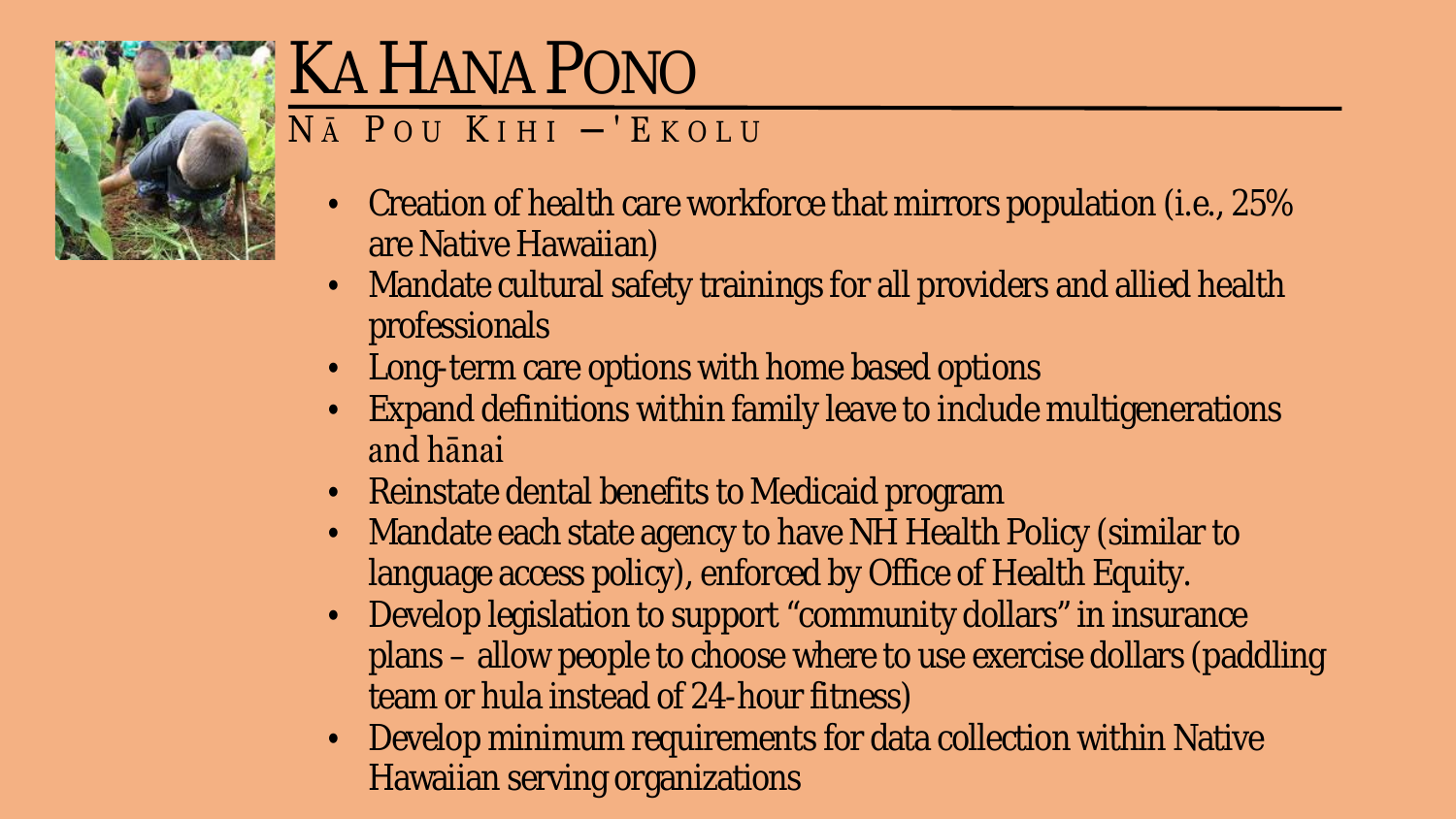

# KA WAI OLA

#### $N \bar{A}$  POU KIHI  $-$ 'EH $\bar{A}$

**Ka Wai Ola** focuses on achieving social justice through educational achievement and economic success for Native Hawaiians. Native Hawaiians have a long history of valuing learning and the pursuit of knowledge, which are celebrated in our mo'olelo (history) and exemplified in the phenomenal achievements of our kūpuna (ancestors). Economically, our ancestors developed a sophisticated system of resource management that ensured equable access to the riches of the 'āina (land), wai (fresh water), and kai (ocean) for all. All members of society had a clear and well-defined role that contributed to the welfare of the community. Ka Wai Ola provides the foundation for securing the educational and economic benefits needed for people to flourish.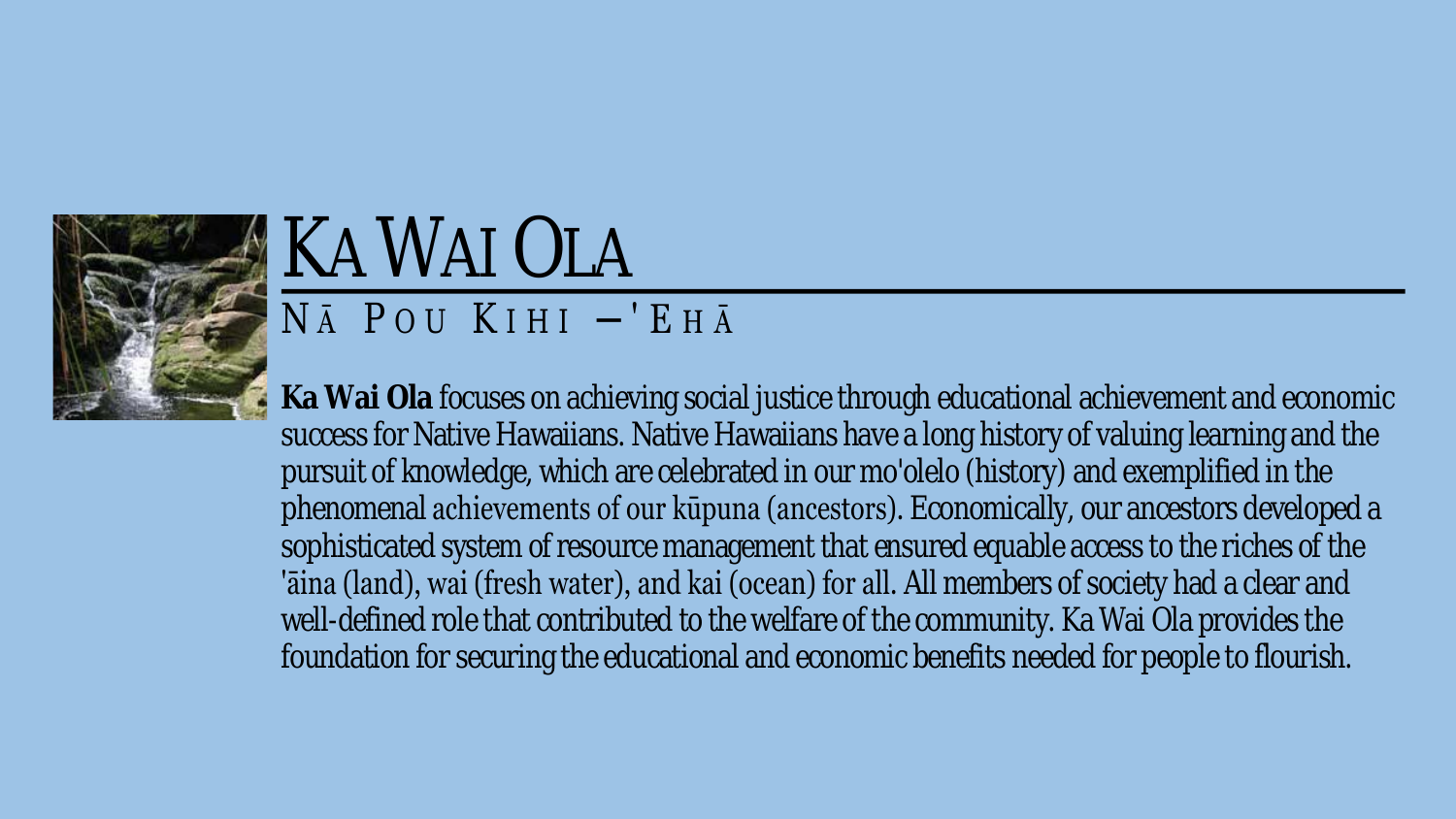

# **KA WAI OLA**

#### $N\bar{A}$  POU KIHI  $-$ 'EH $\bar{A}$

- Net regulations for subsistence vs. commercial fishing
- Improve access and affordability of native foods and plants
- Mandated completion of NH History/colonization training for teachers
- Increase collaboration with HIDOE to increase cultural shift and resign the system
- Uplift Hawaiian-Focused Charter schools education methods (i.e. 'aina based learning, project-based learning, culture-based education, etc.)
- Inclusion of Pre-K in public schools
- Advocate for increased minimum wage
- Create tax relief program reflecting hanai system- ex: kūpuna who take care of their grandchildren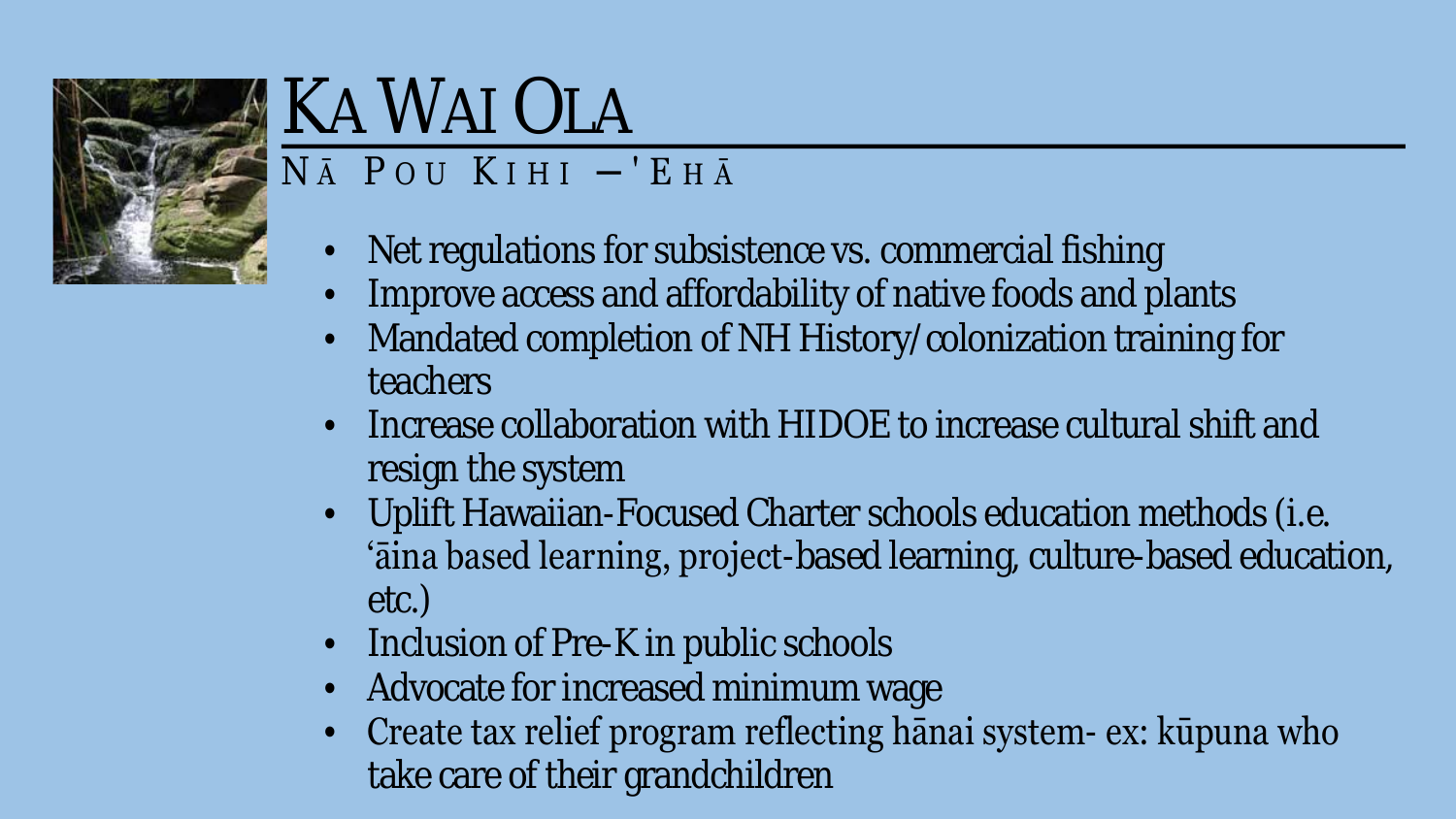

# KE KAHUA

#### F OUNDATIONAL E LEMENTS

**Ke Kahua** is the foundation on which a structure, such as a hale (house), stands. Across the previous four Pou Kihi, several common recommendations emerged from the subcommittees that the Task Force determined as vital to establishing a strong foundation in order to advance the recommendations described under each of the four Pou Kihi.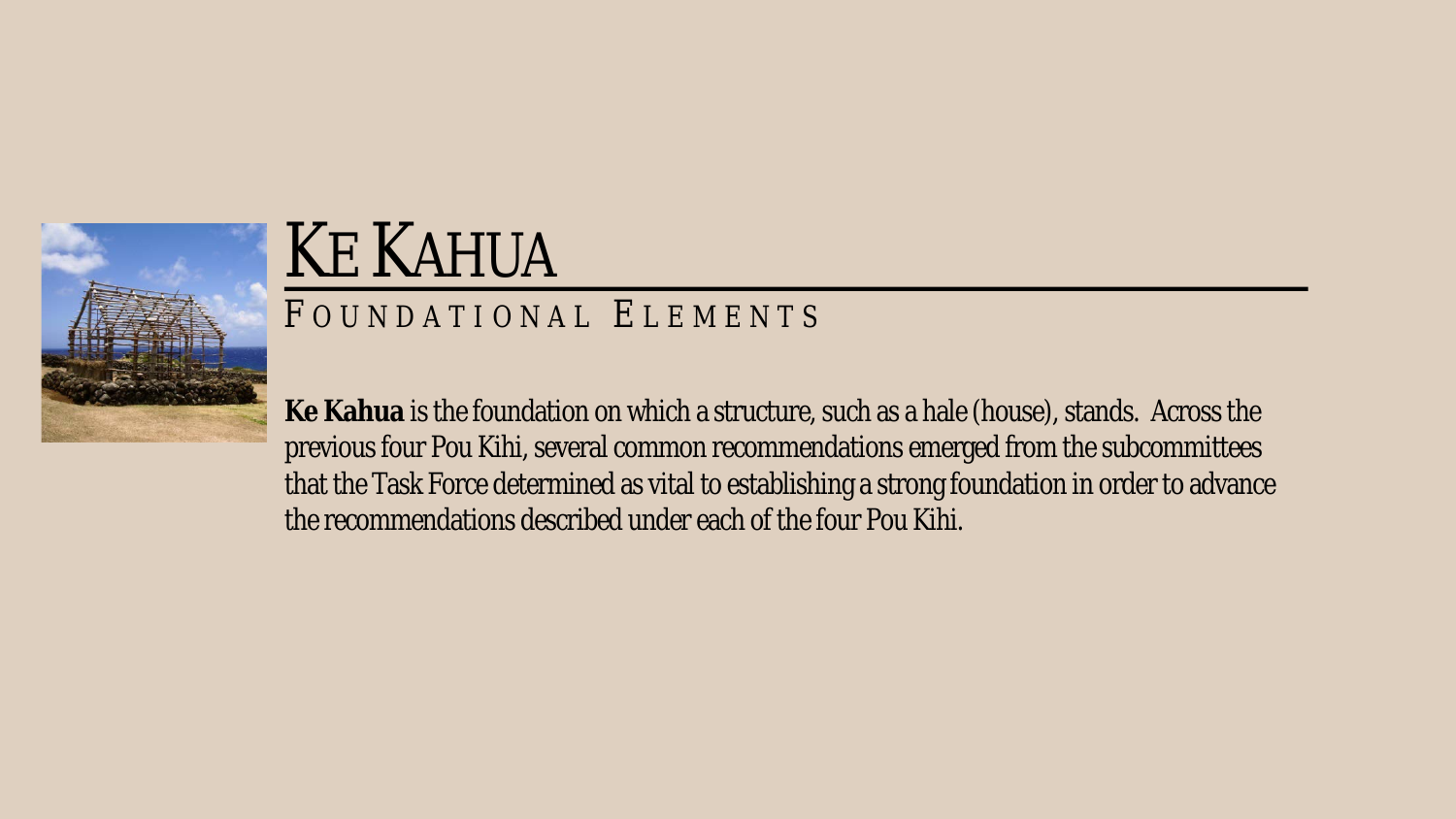

## KE KAHUA

#### FOUNDATIONAL ELEMENTS

- Establish a Native Hawaiian Public Policy Committee
- Enforce current policies and membership
- Increase positions within Department of Health's Office of Health Equity with specific positions for NH Health
- NH leadership program including mentoring component
- Explore options for funding NH Health programs (tourism tax, social impact bonds, language tax)
- Develop an online data bank for all state agencies
- Cultural impact statements
- Health equity community dashboard by ahupua'a to include workforce needs, clinics, access to lā'au, healthy food sources, community programs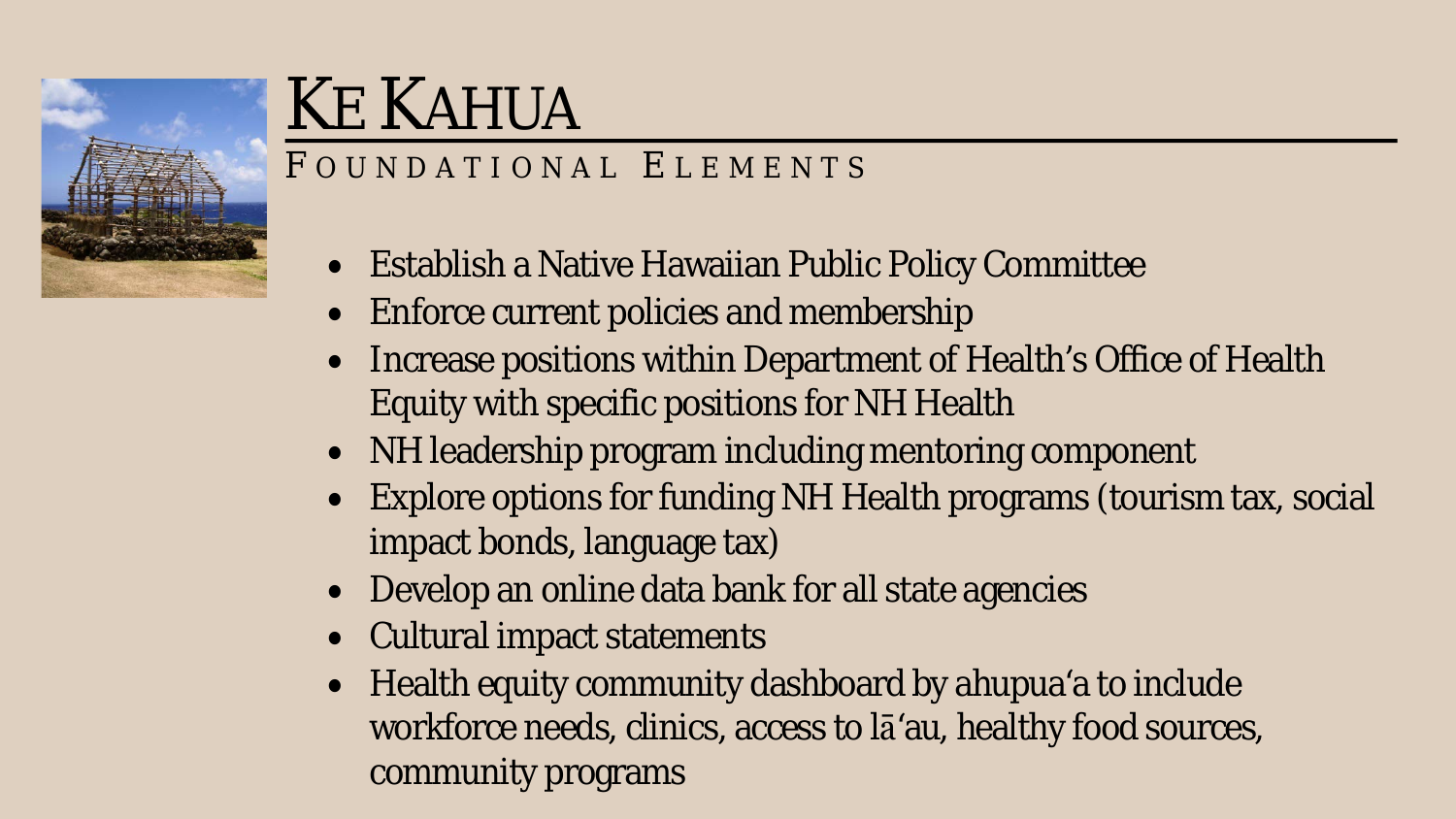# Key Action Issues

- Cultural impact fee
- Native Hawaiian Public Policy Committee
- Online databank across agencies
- Restoration of dental benefits for Medicaid
- Rethinking the design of Hawaiian Homestead communities
- List of Native Hawaiian professionals for appointment to boards, committees, etc.